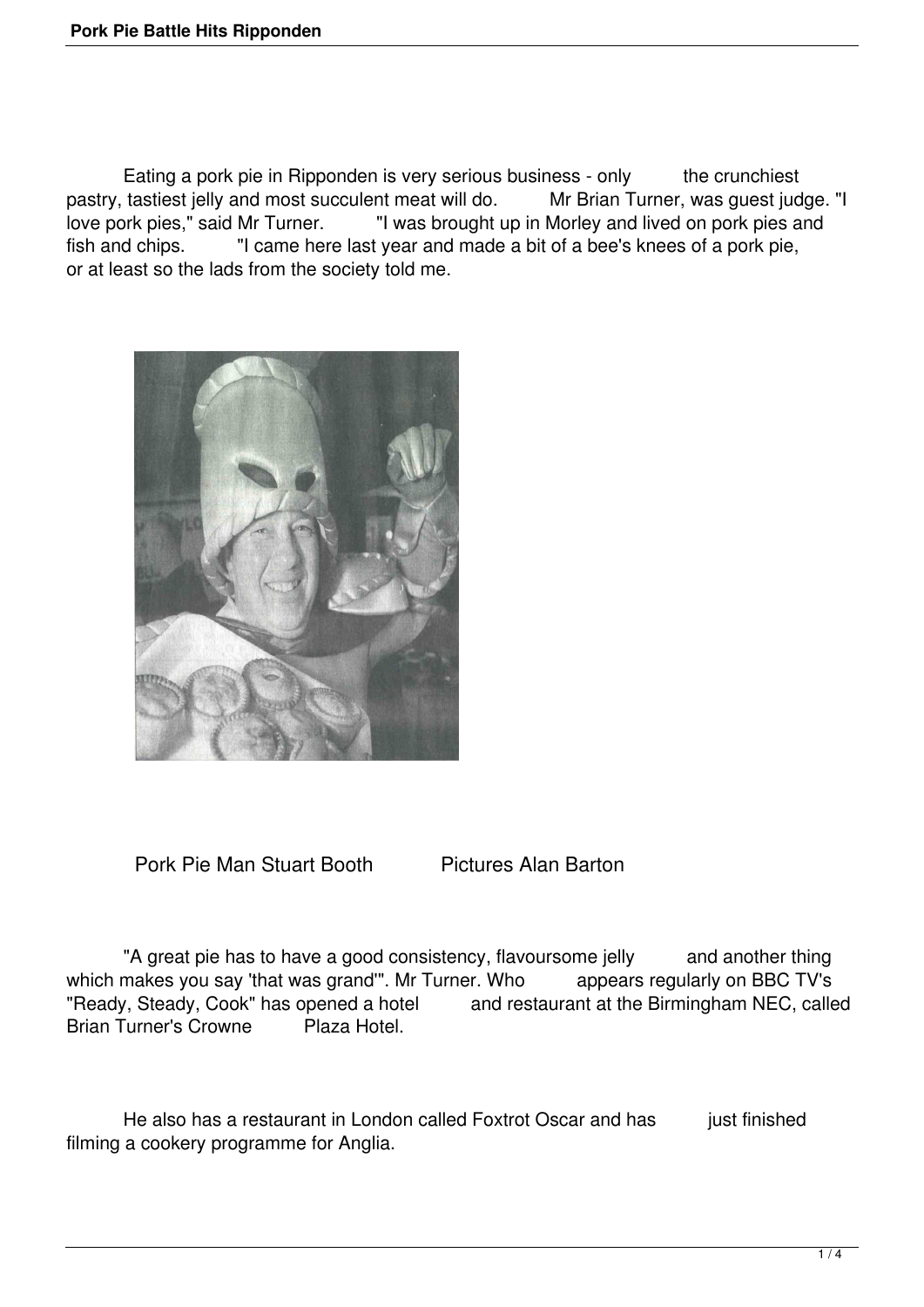The society was founded in 1982 by a group of men who popped into the pub for a pint after a work-out at a local gym and found themselves peckish. The Old Bridge Inn did not serve food so one man offered to bring pork pies with him after their next session the following week.



Kevin Booth Prepares The Trophy

As they took it in turn to buy pies each week - taking home a wooden box each week to remind them it was their turn - the men became competitive and started judging each pie, so. the Pork Pie Appreciation Society was formed.

"Ten years ago we decided that since we knew a bit about, pork pies we should start having an annual competition. We thought we'd raise some money for local charities at the same time," said member Mr Peter Charnley, of Huddersfield.

"The standard of pie making has improved over the years. They are all independent bakers and butchers who are very proud of their products," Over the years the event has raised more than £5,000. A team of judges mark each pie on its glossy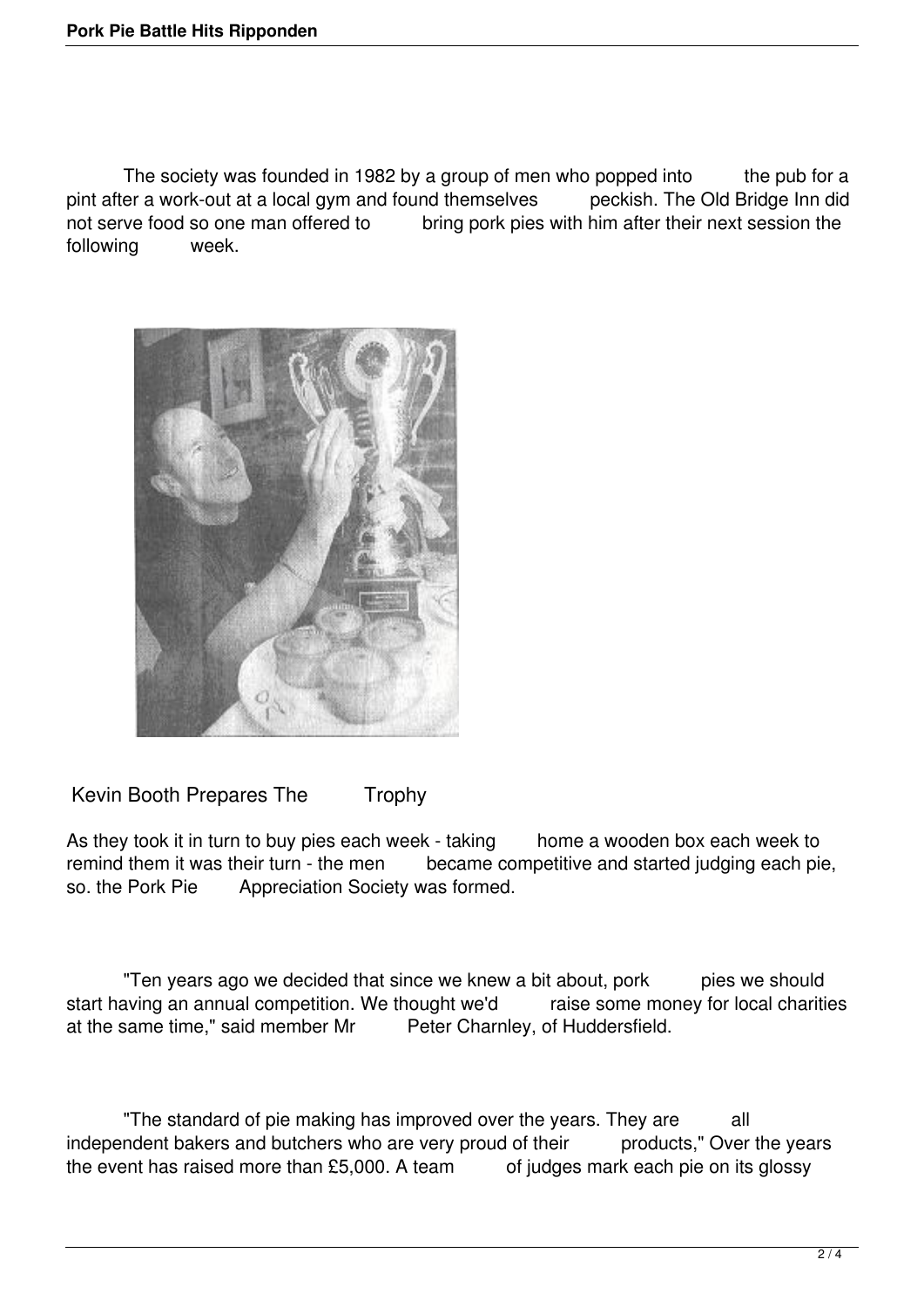finish, appearance, pastry, jelly and quality of meat.

Mr Charnley added: "It's got to look wholesome, be a good size, have a nice gloss, but most important is the taste, then crunchy pastry."

"A pork pie is the original convenience food. It has a good balance between fat, protein and carbohydrate - it's a nutritious meal that you can take with you."

Honorary society member Mr Phil Batley, 49, of Parkland Drive, Triangle, said: "My wife says she's a pork pie club widow.

 "We come down here every Saturday to have a laugh, natter put the world to rights and eat some pies."

First place in the competition went to Andrew Jones, of Bethel Street, Brighouse. Second was Wilson's of Crossgates, Leeds, third placed was Ian Hopkins, of Birkenshaw, and fourth was Weegmann's, of Otley.

## **Pork pie fact file**

• The Pork Pie Appreciation Society has named the jelly-filled gap in between the meat and the pastry the 'rat run'.

• Pork pies are a Yorkshire delicacy and are known to locals as 'growlers'.

• The average 4oz porkpie contains around 400 calories.

• Society members recommend pies are served at room temperature and on their own.